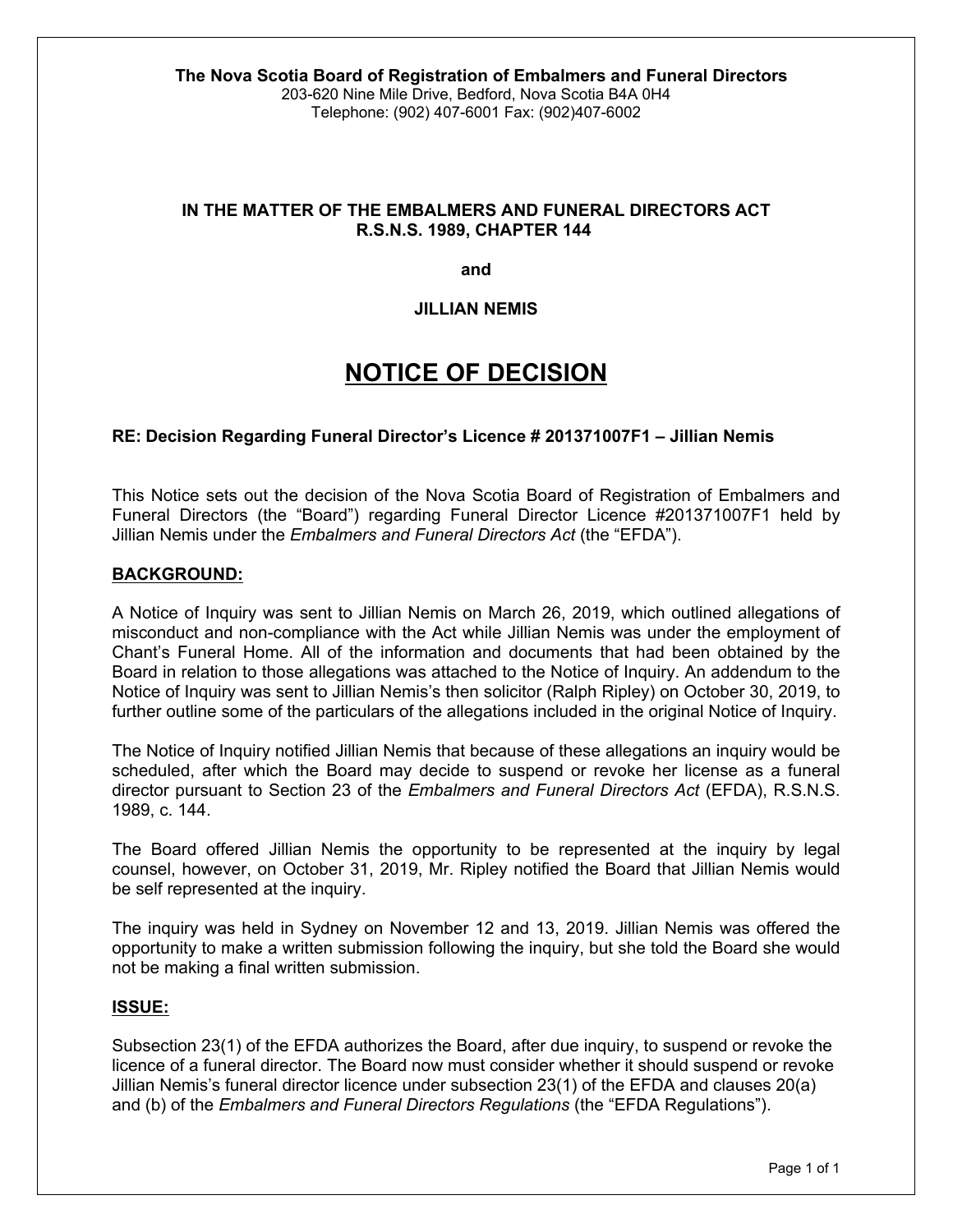Subsection 23(1) of the EFDA provides as follows:

**23 (1)** Subject to the regulations, the Board may, after due inquiry, suspend or revoke the licence of an embalmer, an apprentice embalmer, a funeral director or an apprentice funeral director where at least four members of the Board find that the embalmer, apprentice embalmer, funeral director or apprentice funeral director has been guilty of non-compliance with this Act, the regulations or the by-laws or any misrepresentation, negligence, professional misconduct or fraud.

Clauses 20(a) and (b) of the EFDA Regulations provide as follows:

**20** For the purpose of the Act and regulations "professional misconduct" means:

(a) personal or professional conduct of a licensed embalmer, apprentice embalmer, funeral director or apprentice funeral director which does not lend dignity to the profession and inspire confidence on the part of the public in the members of the profession;

(b) the conduct of the business of a funeral director in such manner, economically and professionally, as not to reflect credit on the profession and to inspire confidence on the part of the funeral-purchasing public;

# **EVIDENCE AND FINDINGS OF FACT:**

At the inquiry, the Board called the following witnesses to testify: of and Lynch Boudreau, and Jillian Nemis was given the opportunity to cross-examine each of these witnesses. Jillian Nemis called the following witnesses to testify on her behalf at the inquiry: and and Pierce and Amanda Lewis. In addition, Jillian Nemis submitted written witness statements of Terror Chant, Annual Chant, Aaron Lewis and Angelina Nelson.

The Board has reviewed and considered the written information provided by Jillian Nemis at the inquiry, her presentation to the Board, the testimony of the witnesses at the inquiry, and the information and documents that were included with the Notice of Inquiry. Based on all of this evidence, the Board finds the following facts:

#### *Employment History at Chant's Funeral Home*

- If Jillian Nemis began working at Chant's Funeral Home as an apprentice funeral director in January 2011.
- In August 2013, Jillian Nemis became a licenced funeral director and worked in that capacity as a funeral director at Chant's Funeral Home up until the funeral home licence was suspended on February 8, 2019, with the exception of the time during which she was off on maternity leave between June 30, 2017 and July 2, 2018.
- Funeral home licences issued by Service Nova Scotia and Internal Services ("SNS-IS") expire annually on June 30. As part of the 2018 licencing renewal process, Chant's Funeral Home submitted a funeral home renewal identifying both Sheldon Chant and Jillian Nemis as "Funeral Directors in Charge", effective July 1, 2018. This contradicts statements made by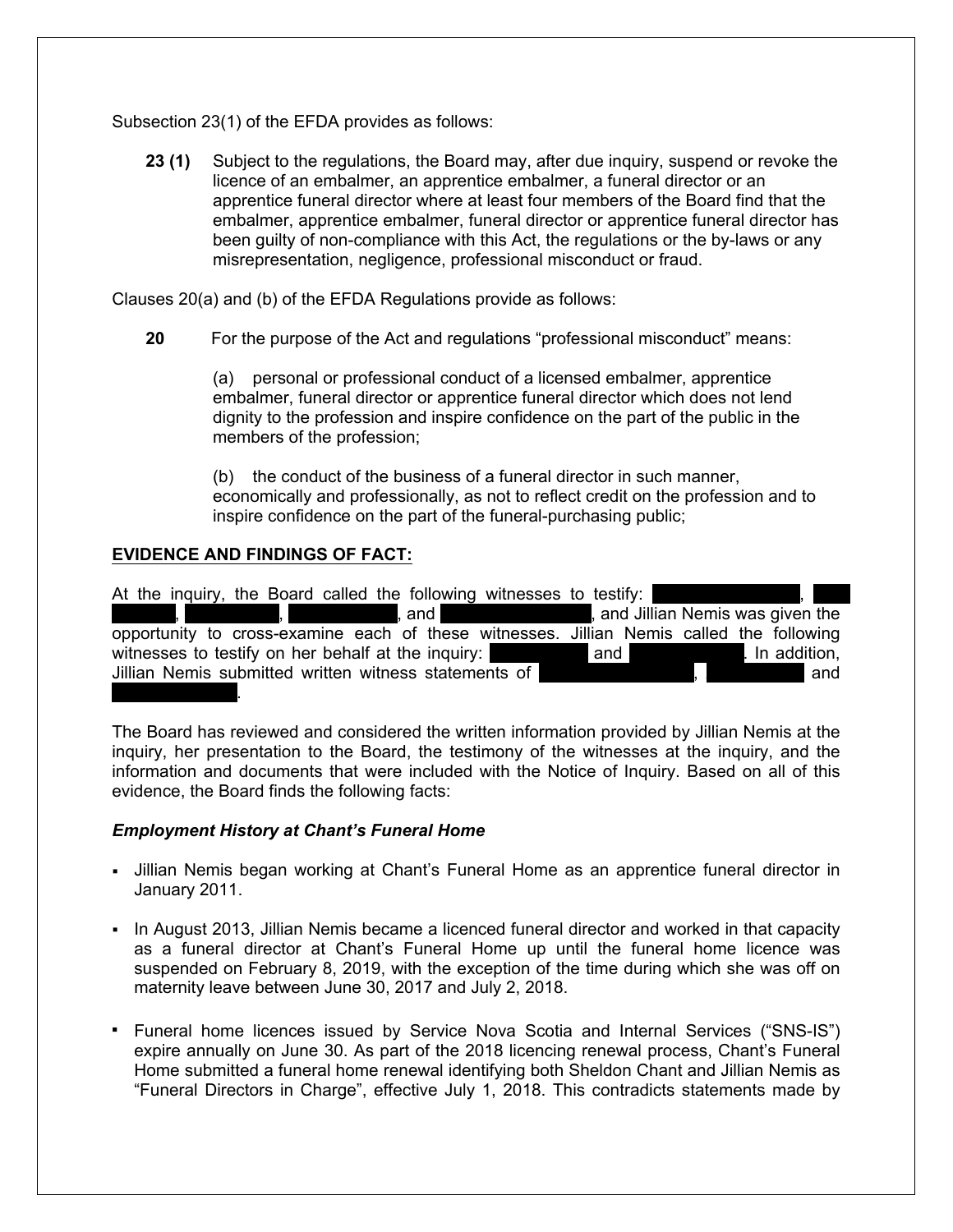Jillian Nemis at the inquiry, and the written witness statement of Theon Chant, that Jillian Nemis became managing director October 2018.

- Jillian Nemis acted in the position of "Funeral Director in Charge" from July 1, 2018 until the funeral home licence was suspended by the Registrar of Cemetery and Funeral Services on February 8, 2019 as a result of a fire at the funeral home on February 2, 2019.
- In an article published by the Cape Breton Post on March 1, 2019, Jillian Nemis told the media that Sheldon Chant trusted her to manage the building and act on his behalf when he is not there.

## *The Re-use of Funeral Caskets*

- When purchasing a casket for a funeral, a purchaser has the option of purchasing a "rental casket" or a traditional casket. Subsection 18A (1) of the EFDA Regulations defines a rental casket as a specially designed device that has an outward appearance of a casket and is used to conceal a casket insert containing human remains for the purposes of viewing and/or a funeral or other ceremony.
- Each time a rental casket is purchased, the purchaser receives their own insert which will hold the human remains from the time of the ceremony until interment or cremation. A rental casket is supplied with six to ten inserts that can be used with that casket. After those inserts are used, a supplier usually requires a funeral home to purchase a new rental casket because the structural integrity of the rental casket can be compromised.
- A traditional casket is a casket with sewn in lining that is sold for use to a single purchaser. The human remains that are placed in a traditional casket will remain in the casket until final interment or cremation.
- Subsection 18A (2) of the EFDA Regulations requires that contracts for funeral arrangements that include the use of a rental casket must disclose that such a casket is part of the goods being supplied in the funeral arrangements.
- In Fall 2018, SNS-IS received a complaint from Kategorian Must Chant's Funeral Home was re-using traditional caskets multiple times and that purchasers who paid for a rental casket insert, were instead placed in a traditional casket for the funeral ceremony, then removed and placed in a carboard cremation container and transferred to the crematorium. The complaint indicated that the casket was then cleaned of any stains and fluids and placed back out for re-use.
- SNS-IS conducted an inspection on December 11, 2018, and a sample period of contracts from May 2018 to July 2018 was selected. During that inspection, the inspectors asked the funeral home to complete a questionnaire to provide the names of the casket suppliers used by the funeral home. The funeral home listed only one supplier, Victoriaville. Inspectors contacted Victoriaville, who confirmed that a single rental casket was purchased by Chant's Funeral Home in November 2017 as well as four inserts in February, 2018 and four inserts in June 2018. Of the 47 files reviewed, 9 contracts purchased rental caskets. However, six of those nine rental purchases arrived at the crematorium in cardboard cremation caskets, not the wooden casket insert they would have purchased. Chant's Funeral home charged \$1,375 for use of a rental casket.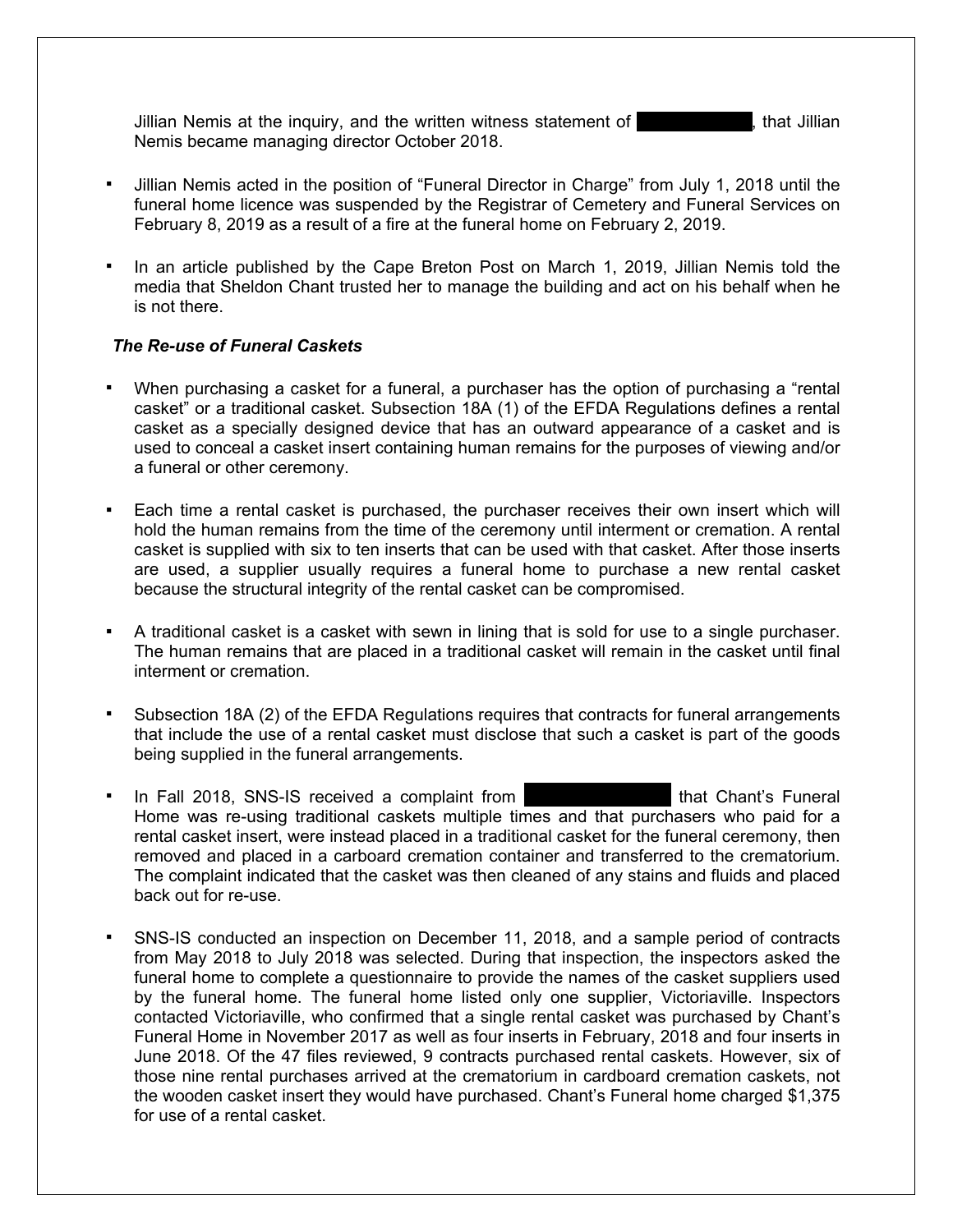- To address concerns that the funeral home was re-using caskets, SNS-IS sent Chant's Funeral Home a Notice of Hearing dated January 28, 2019. This hearing was never held because of a suspicious fire that occurred at the funeral home on February 2, 2019 and the subsequent decision of Chant's Funeral Home to surrender its funeral home licence.
- Three former funeral home employees (Senator Lynch, Jim Boudreau) and Air Boundary and Air Delaney and Kim Boudreau testified that it was common practice at the funeral home to charge a rental fee, place the remains in a traditional casket for the ceremony, later remove the remains and place them in a cardboard cremation container and then clean the casket and place back on the floor for re-use.
- All three witnesses (Network, Lynch, Jim Boudreau) testified that this practice was at the direction of funeral home owner, Sheldon Chant. All three witnesses also testified that Jillian Nemis cleaned the caskets to remove any dirt or stains before being placed back on the floor for re-use.  $\blacksquare$  also testified that in one instance Jillian Nemis participated in the task of moving the remains in and out of the traditional casket.
- In response to these allegations, Jillian Nemis denied at the inquiry that the funeral home ever re-used caskets. Jillian Nemis provided a copy of invoices for 12 inserts, dated March 27, 2014 and four rental caskets dated April 10, 2014. Jillian Nemis claimed that Chant's Funeral Home purchased these rental caskets and inserts from Custom Funeral Products. However, witnesses Messes Allyncom Allen and Allen all testified that they had never seen these caskets or inserts and that the first rental casket was purchased by the funeral home in November, 2017.
- Jillian Nemis stated that she denied cleaning caskets for re-use and that the only reason she would have cleaned caskets was to remove dust and debris as well as water stains that occurred because of a leaky roof in the casket display room.
- When Chant's Funeral Home was inspected by SNS-IS on December 11, 2019, the inspectors requested the funeral home to provide casket purchasing information. Chant's Funeral Home did not provide any information that indicated that it had purchased any caskets from Custom Funeral Products.
- Jillian Nemis stated that the funeral home was making its own cardboard inserts and that Sheldon Chant, and sometimes his mother, would make pillows and liners from material purchased at Fabricville or Walmart. Jillian Nemis said this was common practice at the funeral home and that this was the reason wooden inserts were not received at the crematorium. Witnesses Tennis Lynch, January and All testified that they never saw homemade inserts made or used at the funeral home.
- discovered the practice of using a traditional casket as a rental. She testified that when shapproached Sheldon Chant in October 2017, he stated "I don't believe in them, we've never had one". also testified that the first rental casket was then first purchased and placed on the floor in November 2017.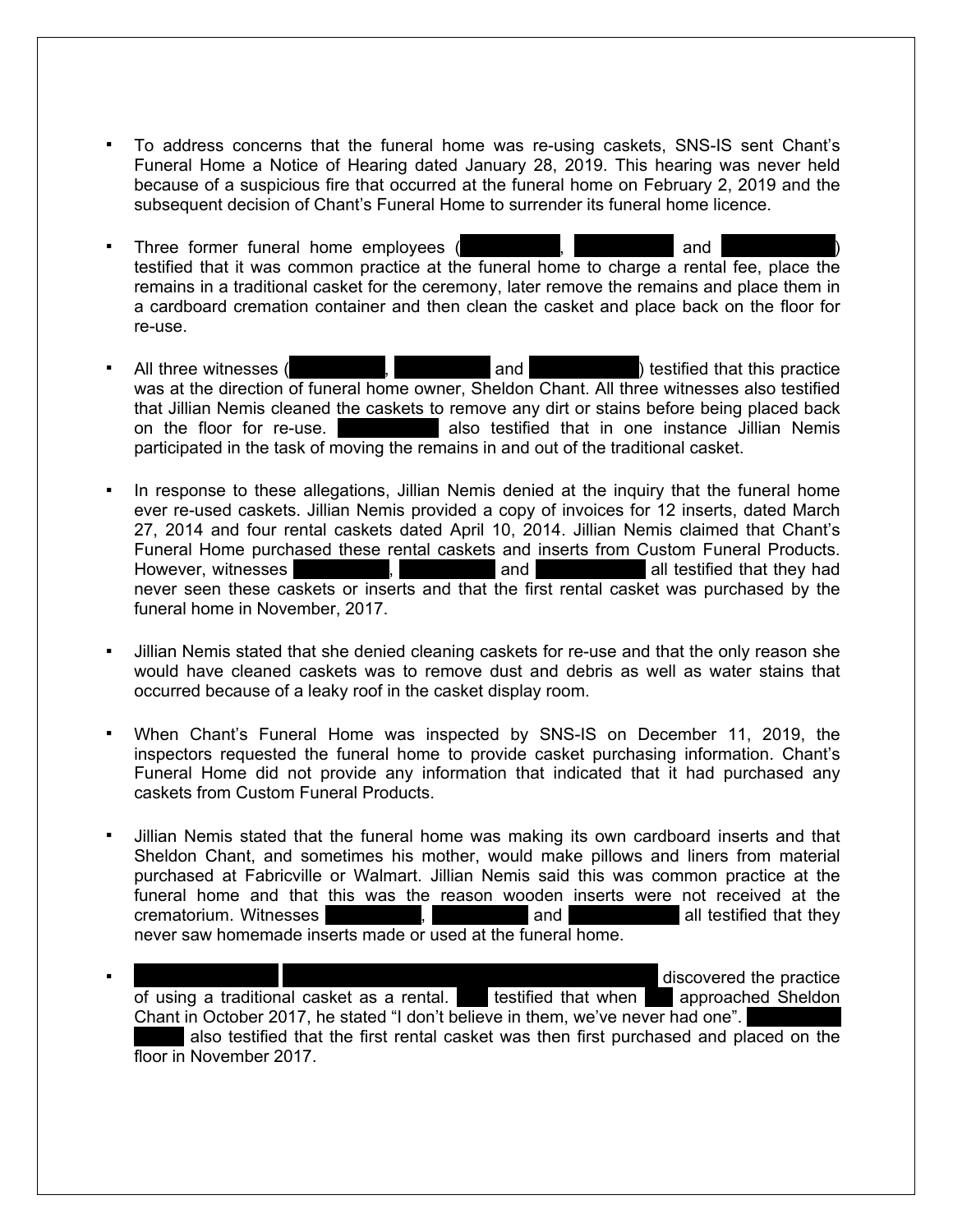▪ The Board notes that Jillian Nemis denies the re-use of caskets, however, the evidence provided by former former  $\overline{\phantom{a}}$ 

and **Example 20 and September 1** is that this in fact occurred and that Jillian Nemis participated in doing so. Those witnesses also testified that the first rental casket was purchased by the funeral home in November 2017. The Board finds that the evidence of those  $\blacksquare$  witnesses is consistent with the findings of the SNS-IS inspection and is more credible than the evidence provided by Jillian Nemis.

#### *Providing Funeral Director Services for an Unlicensed Funeral Home*

- Chant's Funeral Home sustained major damage from a suspicious fire that occurred on February 2, 2019. The Registrar of Cemetery and Funeral Services notified Chant's Funeral Home on February 8, 2019 that the funeral home licence was immediately suspended and that the funeral home could not provide any funeral services to the public. Sheldon Chant then voluntarily surrendered the funeral home licence in a letter to SNS-IS on February 11, 2019.
- Jillian Nemis confirmed at the inquiry that she was aware that the funeral home was not licenced and was not able to provide funeral services as of February 8, 2019.
- passed away on **Federal Public Passed away on Federal Public Passed away on Federal Public Public Public Public Public Public Public Public Public Public Public Public Public Public Public Public Public Public Public Publi**  $\overline{A}$ , the  $\overline{B}$  of the deceased, stated that  $\overline{B}$  was "well acquainted with Sheldon Chant as he was both a long-time family friend and had made many of the funeral arrangements as funeral director for family members".
- written statement further stated that was "also familiar, to a lesser extent, with Jill Nemis as she had in her capacity as employment with Sheldon Chant Funeral Home, arranged some of the family funerals in the past". The written statement further indicated that when  $\qquad \qquad$  passed away,  $\qquad \qquad$  called Sheldon Chant as a family friend and as a funeral director asking him to "make arrangements or assist with" the funeral.
- Jillian Nemis first testified that she arranged the funeral service as a family friend and not as a funeral director. Jillian Nemis later then testified that she was not close friends with and that Sheldon Chant contacted her and instructed her to contact to assist in arranging the funeral service.
- In an email sent from **Anglelina Nelson to Forest Haven crematorium on March 2019,** asked the crematorium to "please accept this as permission for Jill Nemis of Chants Funeral Home to pick up and transport my uncle John Multimorphalm Chants Funeral Home to pick up and transport my
- When Jillian Nemis picked up the remains of **Voltar Hugh Campbell**, she signed a release form stating:

"Jill Nemis of Chant Funeral Home From Forest Haven Crematorium The Cremated Remains of: Cremation Identification Number This 2019"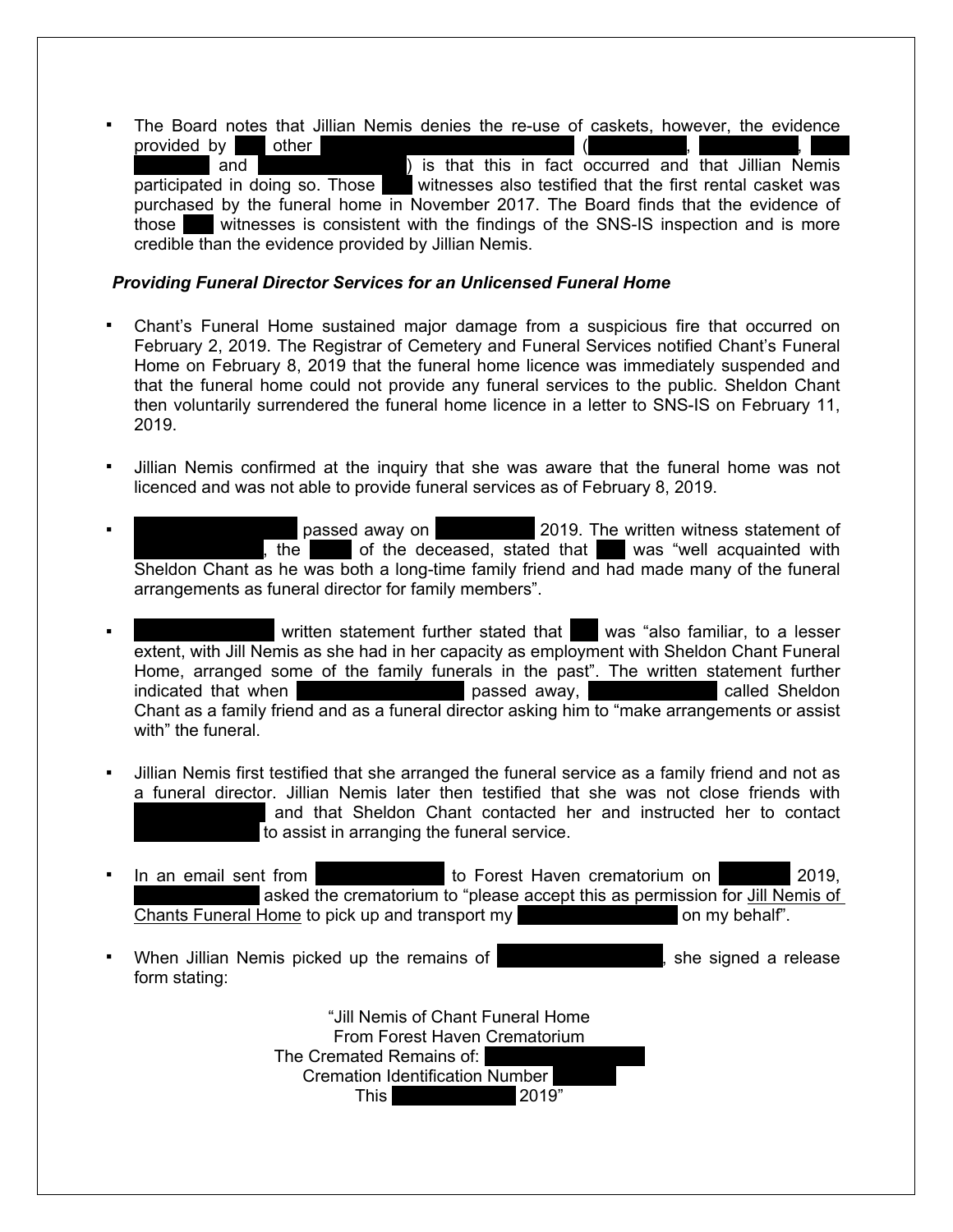the  $\blacksquare$  who  $\blacksquare$  the funeral service of  $\blacksquare$ 2019, testified that was called upon by Chant's Funeral Home to provide regularly (every three weeks) and that saw Jillian Nemis in her capacity as funeral director at most services. Further testified that the actions of Jillian Nemis that day were similar to that of a funeral director.

## *Funds Received for Pre-arranged Funerals not placed in Trust*

- Based on inspections conducted in 2018 and 2019 by SNS-IS, Chant's Funeral Home was found to have taken \$315,000 in money from 102 purchasers for pre-arranged funerals. This money was not placed into trust as required by the *Cemetery and Funeral Services Act.*
- When these funds were uncovered by SNS-IS, Chant's Funeral Home returned all the monies identified. Since this money was not placed in trust it did not earn any interest and purchasers lost the interest that should have been earned from trust over that period.
- All of the witnesses who testified at the inquiry indicated that pre-arranged files were not organized, and files were spread between the funeral home and the "Little House of Faith Productions" a recording studio owned by Sheldon Chant at a location close by. Files that were for pre-arrangements with money not placed in trust were labelled and separated from the other files of the funeral home and were withheld from SNS-IS inspectors. These files were also tracked on separate ledger sheets that were also withheld from SNS-IS inspectors.
- testified that all funeral directors on staff, including Jillian Nemis, would receive money for pre-arrangements and that money was placed in an office drawer at the instruction of Sheldon Chant. This money would then be picked up by Sheldon Chant. The funeral home did not provide a proof of deposit into trust as required by the *Cemetery and Funeral Services Act*.
- testified that pre-arranged funeral documents were kept at the "Little House of Faith Productions" location, not at the funeral home, and that and Jillian Nemis would go there to retrieve the files.
- testified that it was common practice for the funeral home to fill out a "wish list" for a purchaser and receive money for funerals in advance. She also testified that it was common practice at the funeral home for employees to place all money received in an office drawer. Sheldon Chant would then retrieve that money and make deposits.
- testified that Sheldon Chant was responsible for making deposits and all money received was placed in an office drawer at the direction of Sheldon Chant.

# **ANALYSIS:**

# **Is Jillian Nemis guilty of misrepresentation, professional misconduct or fraud in relation to her role in the re-using of funeral caskets?**

Funeral directors are entrusted with a special responsibility to look after families during their time of need. These families can be vulnerable while grieving and funeral directors are expected to act in a manner that lends dignity to the profession and ensure that families are treated in a respectful and dignified manner.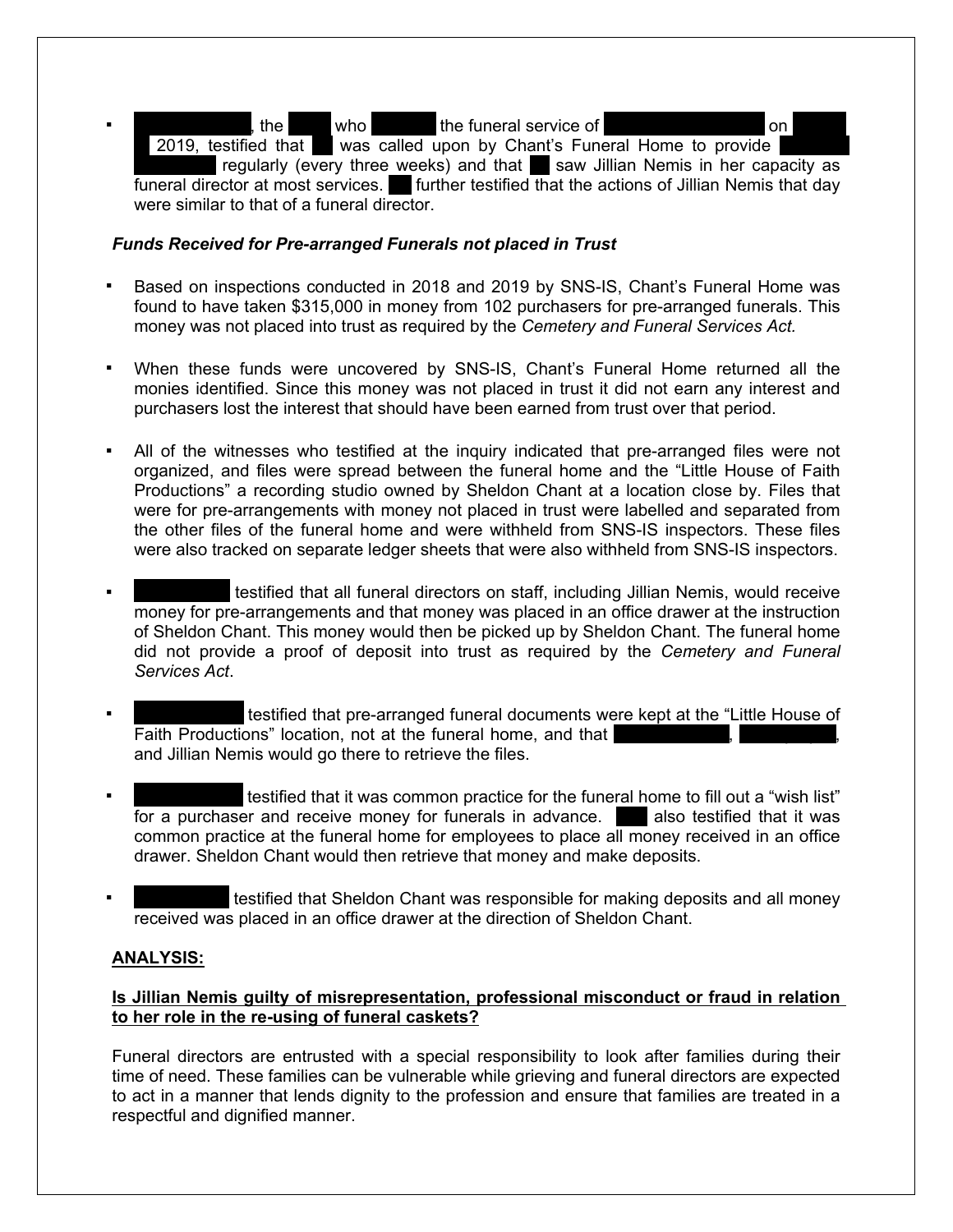Based on the evidence provided by SNS-IS and inquiry witnesses (

and  $\blacksquare$ ) the Board finds that Chant's Funeral Home systemically engaged in misrepresentation and fraud in relation to the re-use of caskets while you were a funeral director and while you held the position of "Funeral Director in Charge" of the funeral home. The practice of re-using traditional caskets meant that grieving families were defrauded and did not receive the rental casket insert they purchased. It also means that loved ones were placed in a traditional casket that was previously used (in some cases up to six times).

The Board accepts that Jillian Nemis may also have cleaned caskets for other reasons, from time to time, to remove dirt and water damage. However, the Board finds that Jillian Nemis was aware of the practice of re-using caskets and actively participated in this practice by cleaning traditional caskets so they can be used again, and that Jillian Nemis also participated in removing human remains in and out of caskets.

The Board does not find Jillian Nemis's submission that the funeral home made its own homemade caskets to be believable or realistic, and this practice was denied by who testified at the inquiry and who were familiar with the practices of the funeral home. The Board also questions the validity of the casket invoices from Custom Funeral Products that Jillian Nemis presented at the inquiry. This information was not presented when requested by SNS-IS in December, 2018. Furthermore, SNS-IS inspectors did not see these products at Chant's Funeral Home, and **Formula** testified at the inquiry that they had never seen these caskets.

Unfortunately, the level of misrepresentation and fraud appears to be a systemic issue and so widespread that it would be difficult to identify every case that has occurred. While the Board finds this practice occurred it could not verify every individual case it happened.

As a result, the Board finds that Jillian Nemis is guilty of misrepresentation and fraud. The Board also finds that the conduct of Jillian Nemis demonstrates that she was guilty of professional misconduct as defined in Section 20 (A) of the EFDA Regulations, which defines 'professional misconduct' as conduct which does not lend dignity to the profession and inspire confidence on the part of the public in the members of the profession. The Board further finds that Jillian Nemis violated subsection 11A (2) of the EFDA by not complying with the following provisions of the Board Code of Ethics:

- (1) Treat deceased persons with dignity and respect
- (2) Only demonstrate conduct to the benefit of public trust
- (5) Provide services while adhering to strict standards of public health and personal safety
- (6) Maintain the highest standards of the funeral profession and carry out all professional obligations to owners and employers

## **Is Jillian Nemis guilty of misrepresentation and professional misconduct in relation to**  her role in the funeral service for

A licenced funeral director in Nova Scotia can only provide funeral services on behalf of a licenced funeral home. The Board finds that Jillian Nemis provided funeral director services for the funeral service of  $\sim$   $\sim$   $\sim$  2019, after Chant's Funeral Home's licence had been surrendered.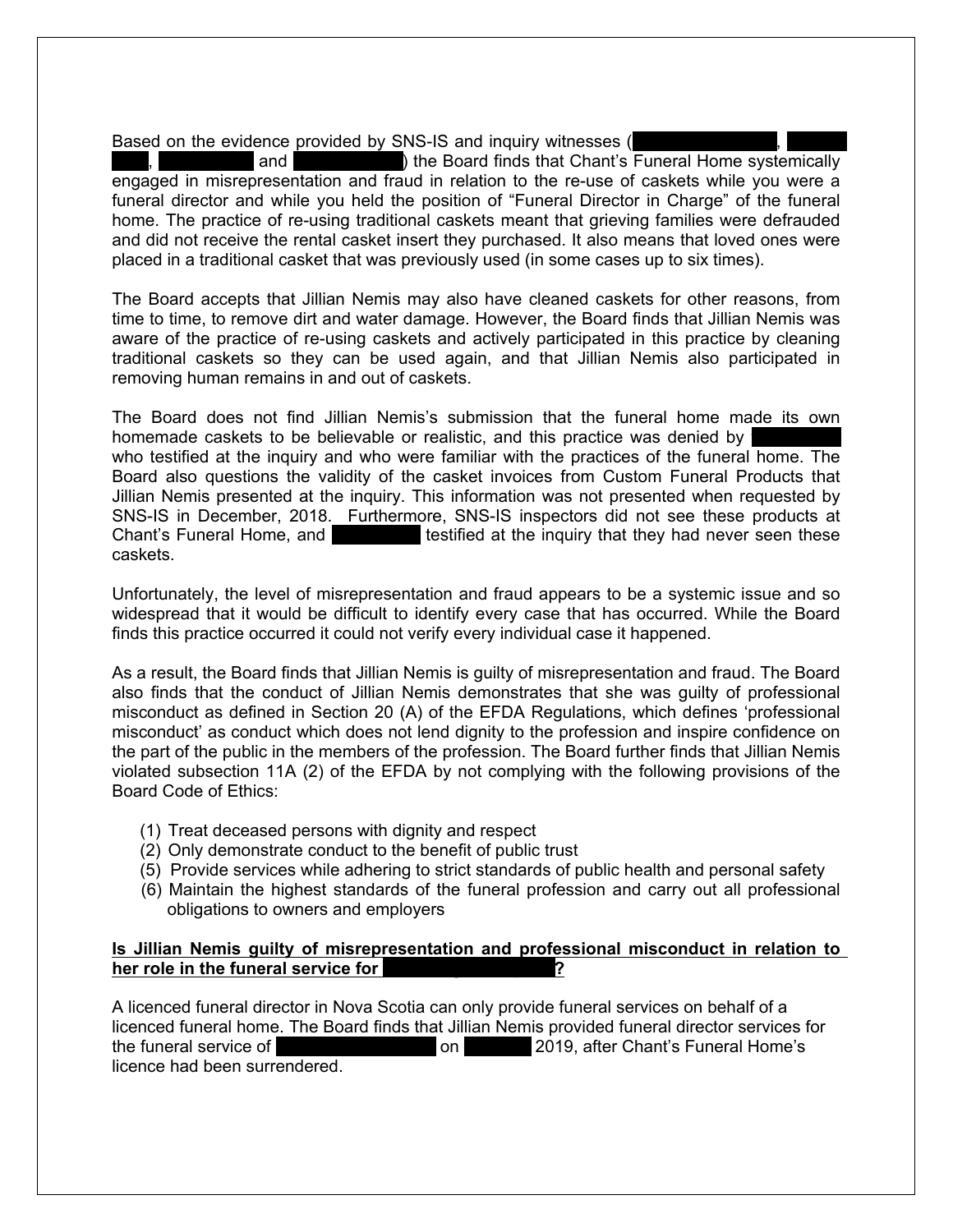Based on the evidence provided by Jillian Nemis, the Board finds this was done at the request of Sheldon Chant as Jillian Nemis was not close friends with the deceased family and only knew them through other funeral services she helped perform for the family as part of her employment.

While the Board can not confirm if Jillian Nemis personally received compensation for this funeral service, the Board finds that the funeral director services were being performed on behalf of Chant's Funeral Home. There is also written documentation (the release of cremated remains form) which indicates that Jillian Nemis was working on behalf of Chant's Funeral Home at that time.

Therefore, the Board find that the conduct of Jillian Nemis was in violation of section 26 of the EFDA which states "No person shall conduct, maintain, operate or manage a funeral home, or hold himself or herself out as operating a funeral home, unless that person is issued a licence to do so pursuant to this Act and that licence has not expired, been cancelled or suspended." The Board further finds that Jillian Nemis is guilty of misrepresentation in relation to her role in the funeral service for **Finally**, the Board finds that Jillian Nemis violated subsection 11A (2) of the EFDA by not complying with the following provision of the Board Code of Ethics:

(12) maintain all required licensing while practicing in the funeral profession

# **Is Jillian Nemis guilty of misrepresentation, professional misconduct or fraud in relation to her role in the funds taken for pre-arranged funerals and not placed in trust?**

Subsection 10(3) of the *Cemetery and Funeral Services Act* prohibits funeral homes from accepting money for the future delivery of funeral merchandise or services for an individual who is alive at the time the money is accepted unless the seller and the purchaser have entered into a written purchase agreement for a pre-arranged funeral plan. Section 15 of the *Cemetery and Funeral Services Act* provides that all money received by a seller under a pre-arranged funeral plan must be held in trust in accordance with the regulations made under that Act.

The Board heard at the inquiry that it was common practice for Chant's Funeral Home to fill out a "wish list" for a purchaser and receive money for funerals. A "wish list" is a document that a funeral home can complete for a purchaser that identifies the funeral merchandise and services they would like to receive as well as the current price for those services. A "wish list" is not a written purchase agreement for a pre-arranged funeral plan, and a funeral home cannot accept money for a "wish list".

The Board finds that large sums of money were received by Chant's Funeral Home for prearranged funerals and not placed in trust. The evidence from the inquiry suggests that this is a larger systemic issue where employees were blindly following instructions from the funeral home owner, Sheldon Chant, over a long period of time. Jillian Nemis, as a funeral director and as Funeral Director in Charge of the funeral home, should have known that the practice of placing all money received for pre-arranged contracts in an office drawer for the owner to pick up was a negligent practice. As a result of this practice, \$315,000 of monies was not placed in trust, purchasers did not receive trust statements confirming the funds were placed in trust and this money did not earn interest, costing purchasers collectively tens of thousands of dollars in total.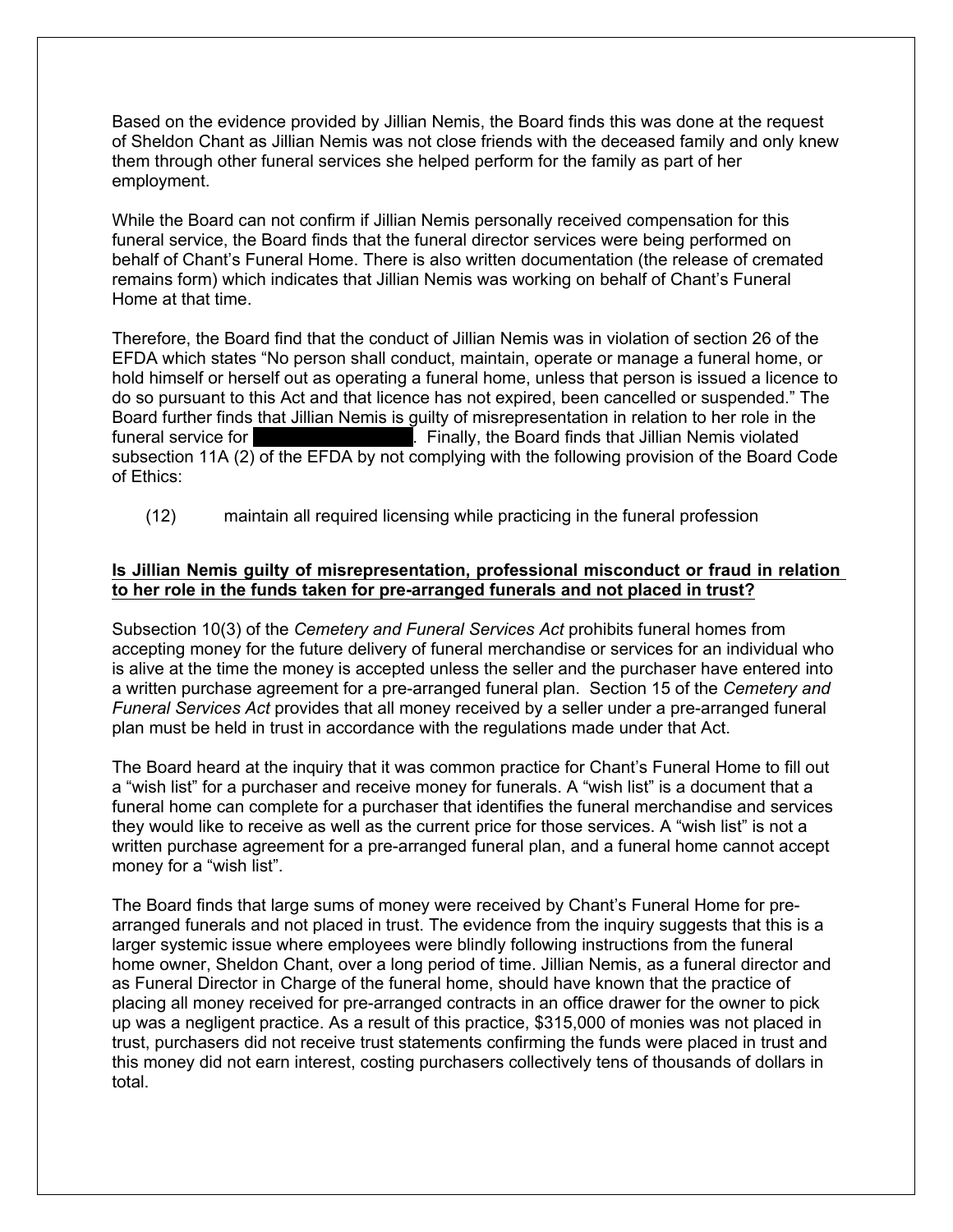The other unfortunate consequence is that other funeral homes who agreed to accept these pre-arranged contracts, following the fire at Chant's Funeral Home, are now receiving significantly less for them. These other funeral homes are prepared to accept these contracts to support these fraud victims but are doing so at a reduced cost because there was no interest earned.

The Board finds that Jillian Nemis did not personally sign any of the pre-arranged contracts where money was taken and not placed in trust, although she was involved with receiving installment payments relating to these contracts. However, the Board cannot confirm if Jillian Nemis had direct knowledge that the money being received was not being placed in trust as required by the *Cemetery and Funeral Services Act*. Therefore, based on the evidence presented at the inquiry, the Board cannot conclude that Jillian Nemis is personally responsible for the fact that the money was not placed in trust.

## **CONCLUSION:**

For all of the reasons set out above, all members of the Board are satisfied that:

- The actions of Jillian Nemis demonstrate that she is quilty of non-compliance with the EFDA, misrepresentation, fraud and professional misconduct in relation to her role in the re-use of funeral caskets and by providing funeral director services for an unlicensed funeral home; and
- That as result, it would not be in the public interest to allow Jillian Nemis to continue to practice as a licensed funeral director and a licensed embalmer.

As a result, it is the decision of the Board to immediately revoke Jillian Nemis's Funeral Director Licence #201371007F1 under the EFDA.

If Jillian Nemis is dissatisfied with this decision she may, within three months from the date of this letter, appeal to a judge of the Supreme Court of Nova Scotia. Further information on appeals and reinstatement process is outlined in Section 23 of the Act.

The Board reminds Jillian Nemis that, as a result of the revocation of her licence, she is not permitted to conduct any business activity related to funeral directing in Nova Scotia.

**Dated this 8th day of December, 2019.**

Adam Tipert, Chair Nova Scotia Board of Registration of Embalmers and Funeral Directors